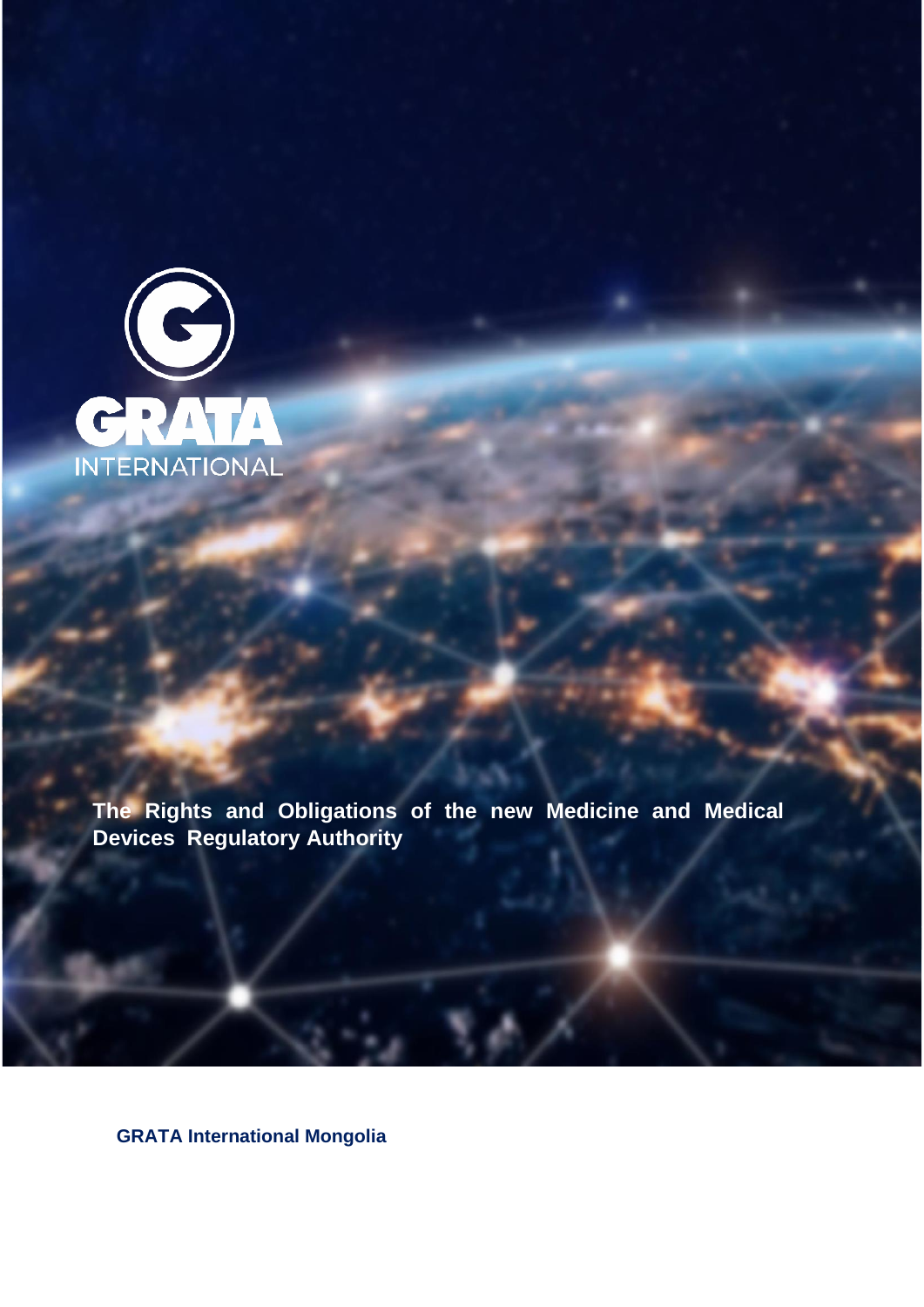

### **The Rights and Obligations of the new Medicine and Medical Devices Regulatory Authority**

 Until December 2020, the Ministry of Health, the Centre for Health Development and the relevant departments of the General Agency of Specialized Inspection were responsible for the regulation with regards to import, export and distribution of medicines and medical devices under their respective functions. According to a study in the pharmaceutical sector in 2018, Mongolia imported medicines amount of 362.5 billion tugriks (127.2 million USD) and sold the amount of 299 billion tugriks (105 million USD) (wholesale price), which is respectively increased by the amount of 128.4 billion tugriks (45 million USD) in import of medicines and grow in the amount of 77,8 billion tugriks (27.2 million USD) in medicine sales compared to 2017. 1



According to an independent study conducted by BioMed Central Public Health in 2020, when samples of 1770 medicine products were taken from Ulaanbaatar and 4 provinces, the 179 samples equal to 10.1% did not meet the requirements of the standard and 76 samples equal to 4.3% of the total amount of the samples were not registered in Mongolia<sup>2</sup>

<sup>1</sup> [http://hdc.gov.mn/media/files/2018\\_Kedu7Vn.pdf](http://hdc.gov.mn/media/files/2018_Kedu7Vn.pdf)

<sup>2</sup> <https://bmcpublichealth.biomedcentral.com/articles/10.1186/s12889-020-08897-x>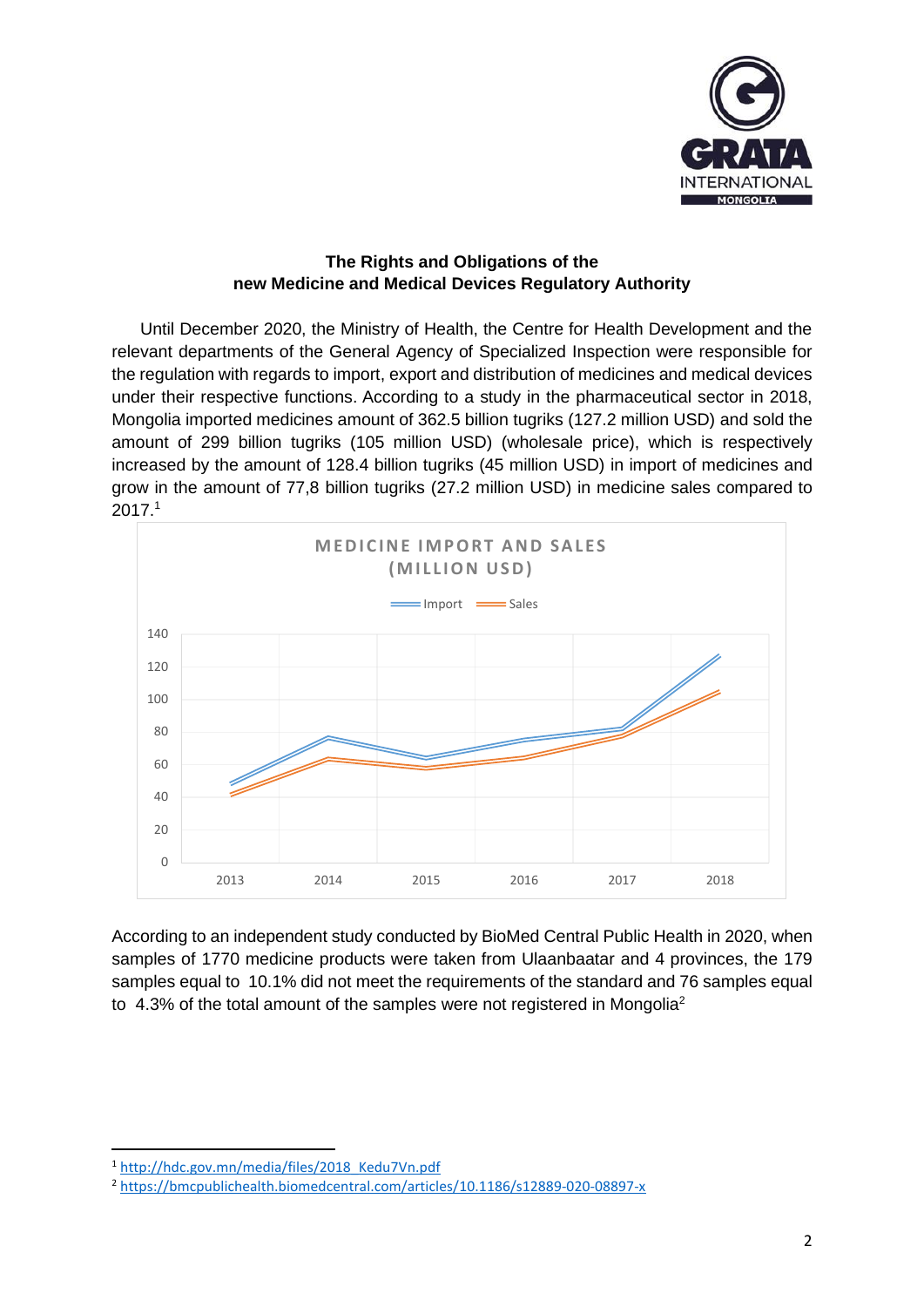

The Government of Mongolia established a new agency, which named as Medicine and Medical Devices Regulatory Authority in accordance with the Decree No 222 of the Government of Mongolia <sup>3</sup> dated 16 December 2020 in order to overcome the existing inconsistent and inefficient structure to make the state regulation and supervision in the pharmaceutical market. The newly established Medicine and Medical Devices Regulatory Authority shall exercise and fulfill the following rights and obligations for the importing and distribution of medicines and medical devices.

### *1. Import of medicines and medical devices*

The agency for procurement of medicines shall get the license for importing medicines and medical devices from the Medicine and Medical Devices Regulatory Authority to import and export medicines and medical devices.

The import license shall specify names, types, doses and quantities of medicines and medical devices, names of manufacturers, frontier crossing-point and the date.

## **Medicine and Medical Regulatory Authority shall issue an import license for the following medicines and medical devices.**

- a) Samples of medicines and bioactive products for registration;
- b) Donation and relief medicine;
- c) Medicines purchased through international organizations under Government agreement;
- d) Medicines, for which a trade contract could be made with only one entity, under the reason of protecting an intellectual right, and there is no body to replace the contracted entity;
- e) Orphan drugs;
- f) Medicines to be used in research and pharmacological and clinical experiments and analysis;
- g) Samples of medicines, medical devices and bioactive products to be launched at exhibitions and fairs;
- h) Excipients of medicines; and
- i) Raw materials of traditional medicine.

### **Prohibited items on import and export of medicines and medical devices**

- a) To bring medicines and medical devices across other border points except the established ones;
- b) To import medicines and medical devices with a label "Made in Mongolia" and a standard number;
- c) To import medicines, medical devices and bioactive products by legal entities and individuals who have not any special license; and

<sup>3</sup> <https://www.legalinfo.mn/law/details/15843?lawid=15843>